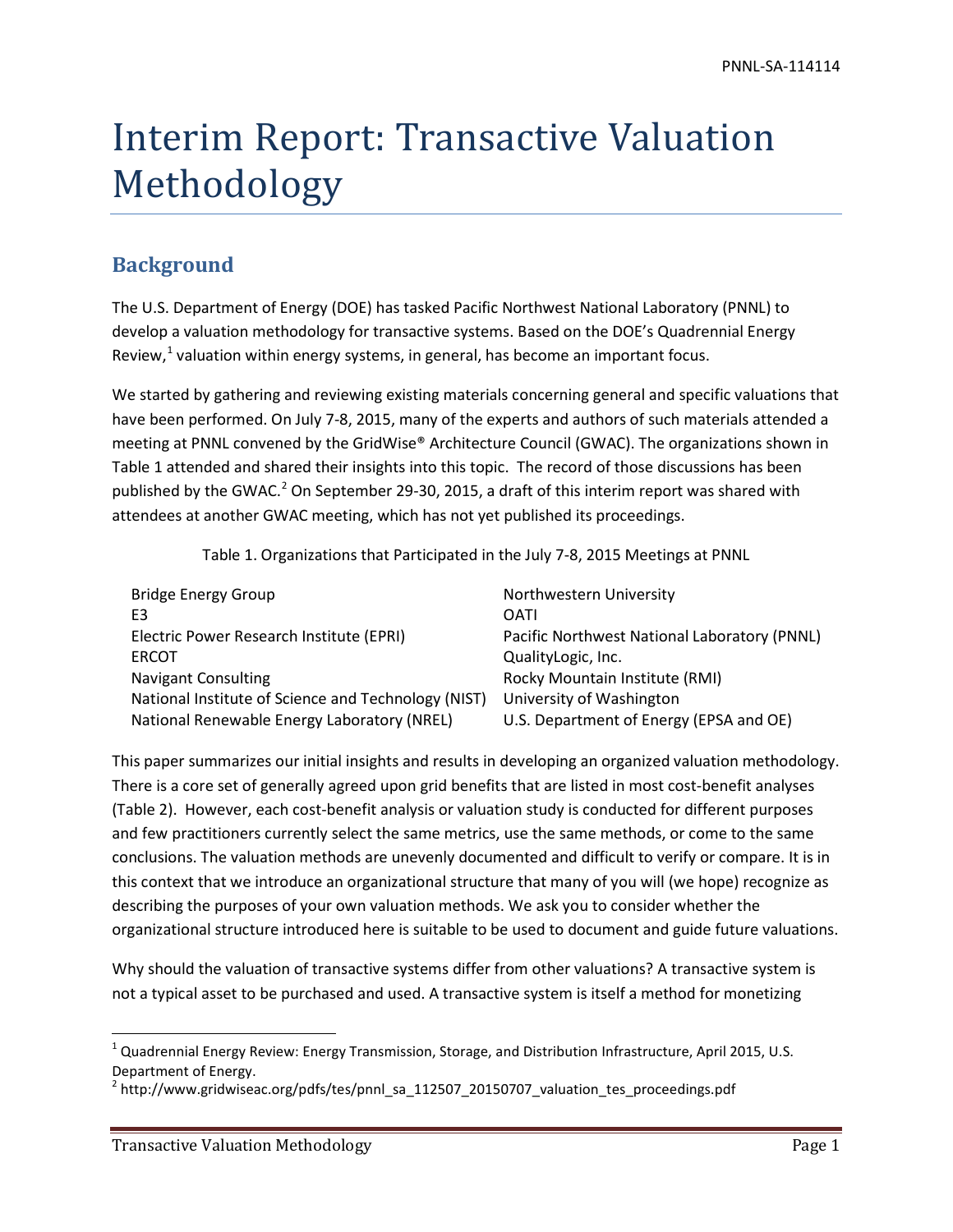values and incentivizing assets to respond. There are different transactive approaches and alternative mechanisms that may be able to accomplish the same or similar objectives. A valuation methodology that helps compare methods against each other would be useful. The comparisons become not necessarily whether an asset is valuable or not, but whether one transactive system engages and coordinates the integration of assets better than another. A thesis of this paper will be that such subtle distinctions probably cannot be achieved by simply adding another module to existing valuation methods. Instead, the rich connections between stakeholders and assets must be carefully laid out and the interconnections must be functionally modeled.

Table 2. Benefits Commonly Cited in Grid-Related Valuations

| Avoided energy cost - lost revenue               | Reduced generation fuel      |
|--------------------------------------------------|------------------------------|
| Capacity value (avoided/deferred infrastructure) | <b>Reduced GHG emissions</b> |
| Operations and maintenance expense               | Reduced reserve requirements |
| Peak demand charge                               | Reduced T&D losses           |
| Reduced electricity bill                         |                              |
|                                                  |                              |

# **Transactive Systems**

The GWAC has developed the "GridWise Transactive Energy Framework" which includes a formal definition of the term "transactive energy" as "A system of economic and control mechanisms that allows the dynamic balance of supply and demand across the entire electrical infrastructure using value as a key operational parameter."<sup>[3](#page-1-0)</sup> Here are some interesting characteristics of transactive systems:

- Monetize operational objectives through some sort of value-discovery mechanism, like a double auction market, for example
- Distribute control decisions and responsibilities
- Preferably automate assets' responses while accommodating the assets' states and owners' preferences
- Include a negotiation feedback mechanism that forces the price-signals and responses to converge.

# **Basic Methodology**

The definitions in Table 3 are important to the discussion in this paper.

<span id="page-1-0"></span> $3$  [http://www.gridwiseac.org/pdfs/te\\_framework\\_report\\_pnnl-22946.pdf,](http://www.gridwiseac.org/pdfs/te_framework_report_pnnl-22946.pdf) p. 11.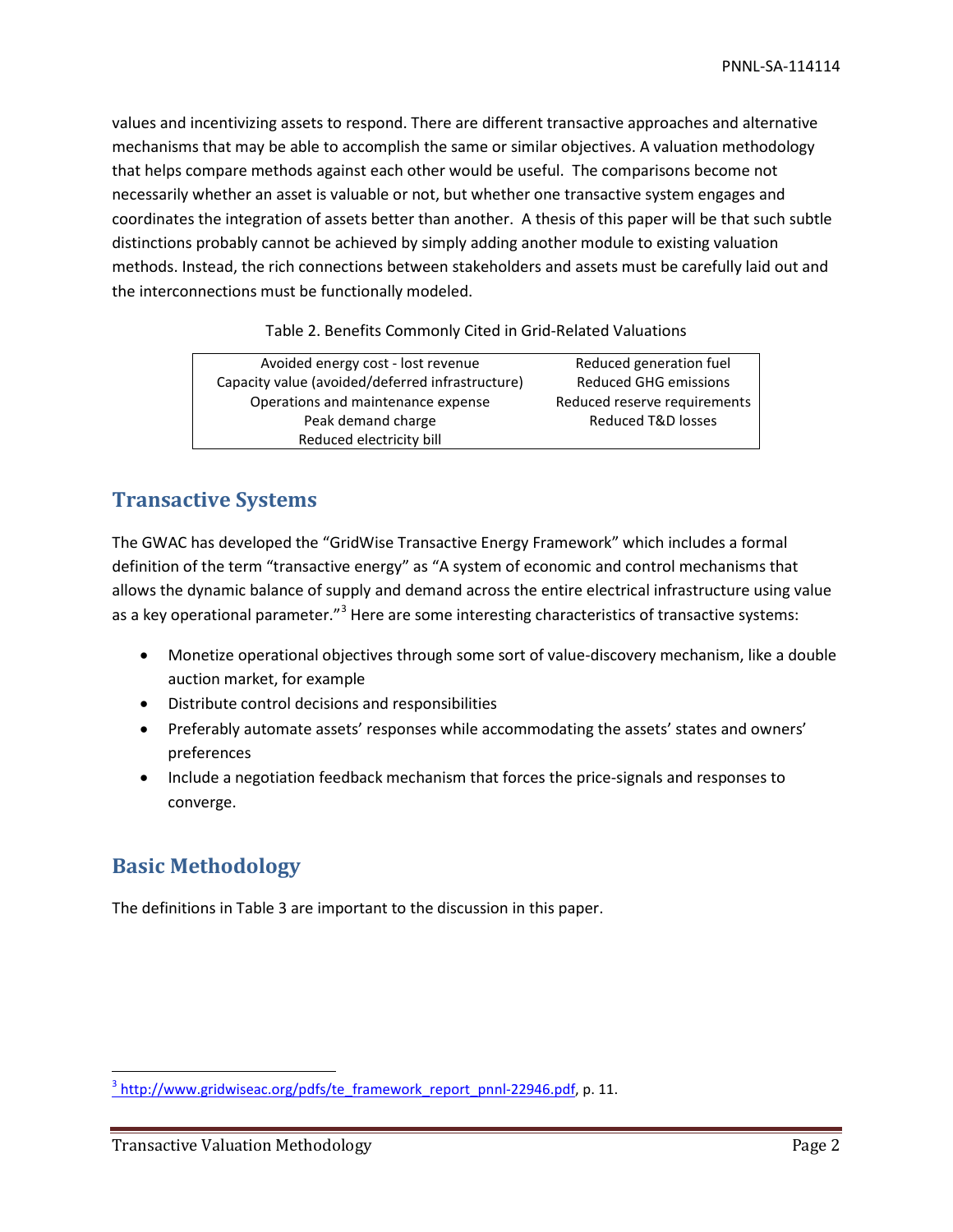*benefit* A quantifiable and observable outcome considered useful by one or more affected parties. Some *benefits* can be monetized. *Benefits* may be derived from other *benefits* or from *impacts*. *Critical benefits* are those that are required (based on a *hypothesis*) for a given valuation. *impact* A special class of *benefit* that can be directly quantified as an output of an *operational model*. *operational*  A model that that examines the operation of a generally fixed set of installed *model* assets. This is in contrast to a planning model that projects operations and interactions over a multiyear planning horizon with a changing set of installed assets. New assets are not typically implemented while a *scenario* is being evaluated using an *operational model*. Operational strategies may be very complex, but they must not change while a *scenario* is being evaluated with an *operational model*. *planning model* A model that defines (1) growth (e.g., load growth, technology penetration rates, etc.) that occurs from one year to the next, and (2) the available assets (and their costs) that may be called upon if a *scenario* is found to violate an operational requirement during the year. For example, the assets available to a given utility might include up to four 1 MW units of water heater demand response, construction of a 100 MW gas generator, up to three blocks of 50 kW solar PV, etc. The output of a *planning model* is a set of alternative successive yearly viable operational *scenarios*. As in an IRP process, the "best" succession of yearly *scenarios* is the one found to have the least net present cost. The sensitivity of a *planning model* is often tested by subjecting it to high, medium, and low growth rates. *scenario* The collective set of systems, assets, operational preferences and requirements, functional interactions, predictions, programs, influences, etc. that specify the state of the system that is being evaluated. If evolution of the system is of interest to the evaluation, the initial *scenario* can also result in successions of yearly *scenarios*. We propose that the *scenarios* are, in fact, specified by the selected models and configurations of, or inputs to, those models. A *baseline scenario* and *test scenario* differ in defined ways that should cause the resulting *impacts* and costs to differ. *operational*  The part of a *scenario* that specifies the tests conditions under which a candidate *requirements scenario* is deemed viable or not. An example might be a requirement for a minimum allowable capacity reserve margin. If the reserve margin falls below the minimum when a *scenario* is subjected to an appropriate *operational model*, the *scenario* must be modified and re-tested to include a new asset (or multiple assets) that does not violate the operational requirement.

Table 3. Definitions that are Important to this Valuation Methodology

Basic structural relationships between benefits, impacts, and the models. The basic structural relationships between the benefits, impacts, and models are shown in Figure 1. Interestingly, we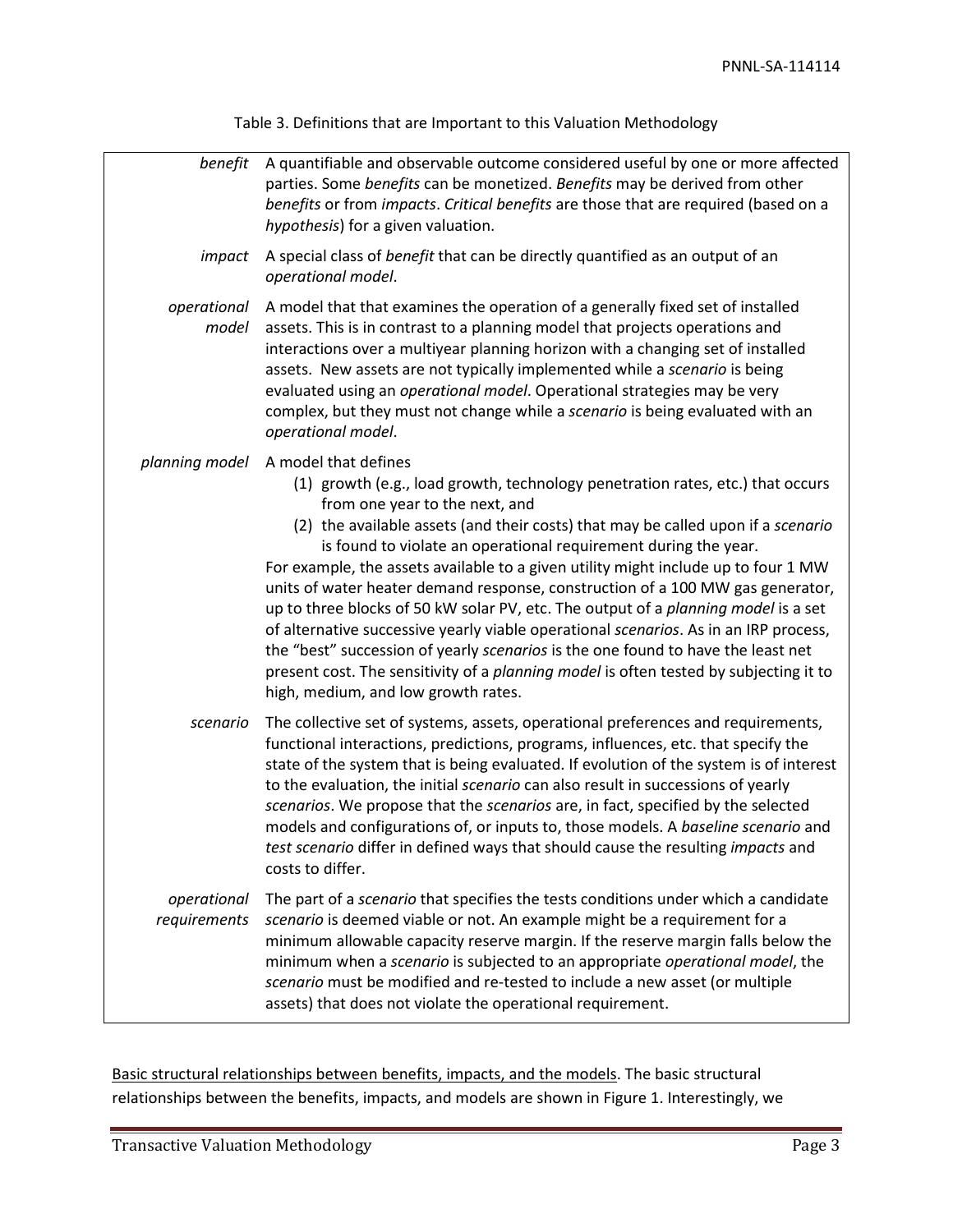observe that the flow of valuation information typically flows downward in this diagram and the methodological planning for the valuation typically proceeds upward. During valuation planning (the "methodology"), (critical) benefits are selected to support hypotheses. (Critical) impacts are selected based on which ones are needed to derive (critical) benefits, and the (critical) impacts, in turn, create requirements for the selection and configuration of the models that will be needed.



Figure 1. Structural Relationships between Benefits, Impacts, and Models

The classes of models shown in Figure 1 continue to increase as new scenarios and benefit types are encountered. For example, different models are needed to calculate employee retention, occupant comfort, and property value impacts associated with transactive energy systems in a building.

Abstracted valuation method. In the valuation methodology we are proposing, the structure and content of a valuation is determined by a set of hypotheses and the *benefits*, *impacts*, and models that would support each hypothesis. The basic abstracted method proceeds as follows:

- 1. Identify a treatment that is to be tested. Treatment could include a specific DER adoption/deployment and/or implementation of a transactive energy system. This treatment is the principal difference between the initial *baseline* and *test scenarios* or how the two scenarios will evolve over time.
- 2. Define assets and market conditions to be used in analyses of baseline and test scenarios. The analyst specifies the source of input data, whether it is through research, results of pilot of other projects, or assumptions.
- 3. Identify the *hypotheses* concerning how the *benefits* of the *baseline* and *test scenarios* and their evolutionary pathways will differ. The *hypotheses* specify stakeholder(s) who will be affected. Hypotheses should also be specified temporally and geographically to the extent possible.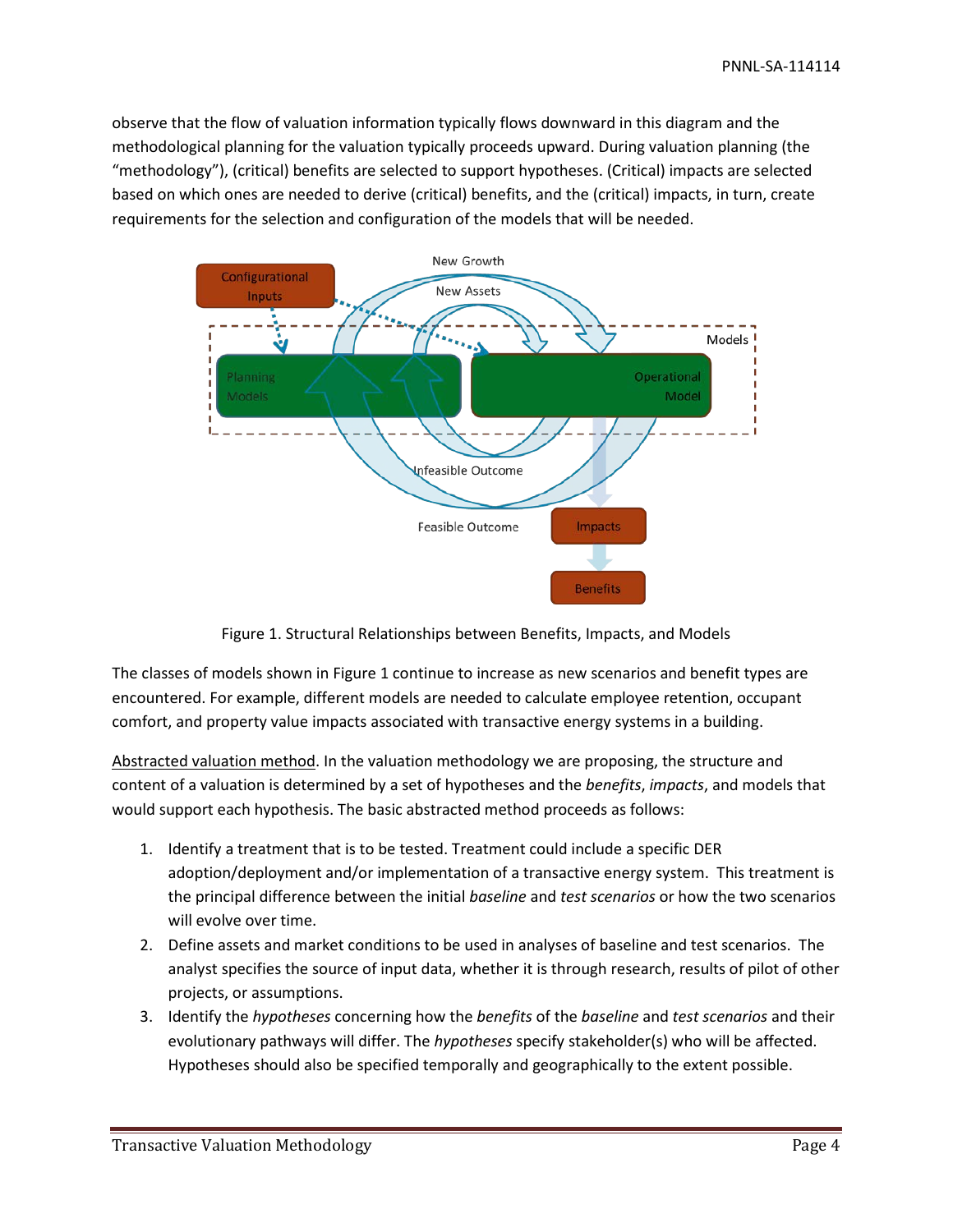- 4. List the metrics which will likely prove and quantify, or alternatively disprove, the listed hypotheses. These are *benefits*. *Benefits* should be monetized whenever possible and assigned to a certain stakeholder.
- 5. Map how these *benefits* will be derived from other *benefits*. This process stops with *benefits* that can be learned from *operational models*; such *benefits* are called *impacts*.
- 6. Specify the requirements for the *operational models* that will inform the *impacts*. A useful *operational model* will reveal the hypothesized differences between the *baseline* and *test scenarios* as they evolve over time and will achieve the geographical and temporal granularity desired.
- 7. Select the specific *operational models* that will satisfy the requirements from Item 6. Make clear where potential impacts are not included in the operational models and what assumptions if any are used instead.
- 8. Configure the operational models specific to the energy system under test and the treatment.
- 9. Configure the *planning model* specific to how a scenario will evolve/grow from one year to the next, including which new assets are available each year. The model might be different between the *baseline's* and *test scenario's* evolutionary pathways if that was the treatment (Item 1).

At this point, the valuation is entirely set up and ready to be executed by following these next steps:

- 10. Confirm that the initial *baseline* and *test scenarios* violate no operational requirements (e.g., line constraints, reserve margins, environmental impact limits) when they are tested by the *operational models* for Year 0.
- 11. Apply the growth predictions (i.e., load growth, annual equipment replacements, installed cost of DERs, inflation, etc.) within the *planning model* to both the *baseline* and *test scenario pathways.* Some growth predictions will cause assets to be implemented or replaced, which will introduce one-time costs for the new year.
- 12. Advance the year.
- 13. Test the new scenarios using the *operational models*.
- 14. Depending whether the new scenario violates one of the system's operational requirements,
	- a. Violation case: Discard the scenario and formulate an alternative scenario by adding an available asset(s) from those in the *planning model* to the *scenario* from which the violation case evolved. Return to Item 13. This step may be repeated if there are multiple reasonable alternative asset candidates. New assets mean that one-time costs are introduced by the new scenario.
	- b. No violation case: Continue.
- 15. Return to Item 11 until the desired time horizon has transpired, often 10-25 years.
- 16. Select baseline and test scenario pathways. These will often be the time series having minimum net present values.

The valuation's most important cumulative impact is generally the difference in net present values between the *baseline* and *test scenario* evolutionary pathways.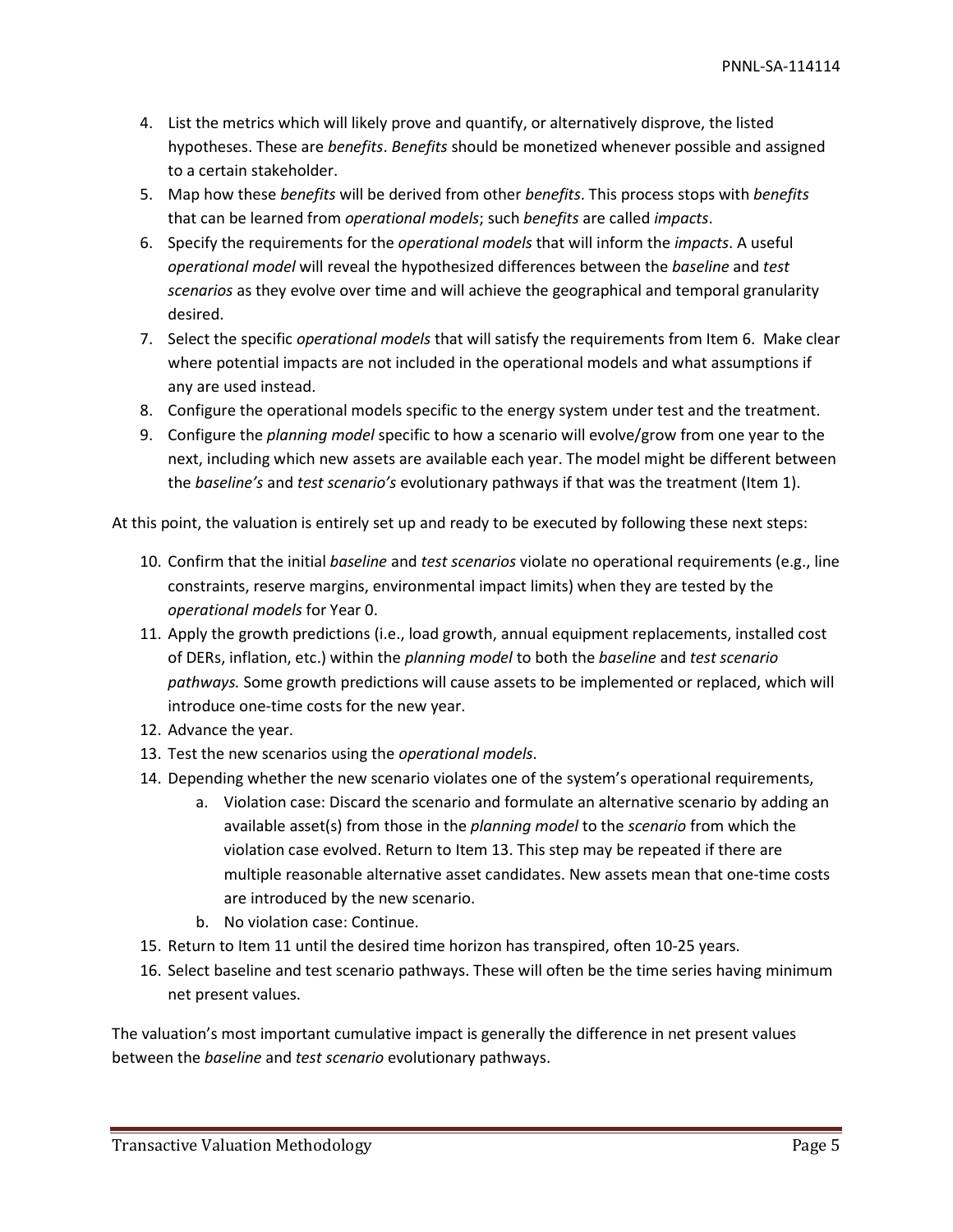Sensitivity analysis may be conducted by modifying the growth assumptions within the *planning model* and re-evaluating. This could, for example, quantify the variability of the valuation under low, medium, and high load growth rates.

Addressing both detailed system integration and evolution of a system over time. There are two fundamental components in most existing valuation methods. First, an energy and related economics system and its dynamic elements are modeled in great detail. Specific events and their concurrences and correlations are of interest. The emphasis is on the adequacy of, and contingencies in, the energy and economics system. Some refer to this type of model as simply an "operational" model.

The other fundamental component of most valuations emphasizes the evolution of the energy and economics system over time. This approach is emphasized for planning cycles like integrated resource planning (IRP). Some refer to this component as a "planning" model.

The consistent treatment of operational and planning models seems to be a great source of perceived (if not true) complexity in existing valuation methodologies. We propose in this section that operational and planning models are complimentary. We shall try to explain how the two types of models should work together.

[Figure 2](#page-5-0) shows a test scenario and its baseline scenario being subjected to one or more operational models during a given year. The scenarios are a set of physical system states (e.g., assets and topology), functional behaviors (e.g., resource dispatch practices), and perhaps some operational requirements (e.g., reserve margin requirements). The scenarios are embodied by the operational models, by the inputs to these models, and by the way the models have been configured. A scenario does not change during a given time period. Assets, programs, preferences, performance, and topology remain the same during the year. Impacts and benefits are evaluated for the year by the operational models.

The scenarios may be accompanied by absolute and differential costs, as represented by the yellow shadows i[n Figure 2.](#page-5-0)



Figure 2. Operational Models Evaluate Impacts and Benefits in a Given Year.

<span id="page-5-0"></span>For those valuations that include a future planning horizon—and most do—the scenarios from one year must be projected forward to the next year. This process is shown in [Figure 3.](#page-6-0) The Planning Model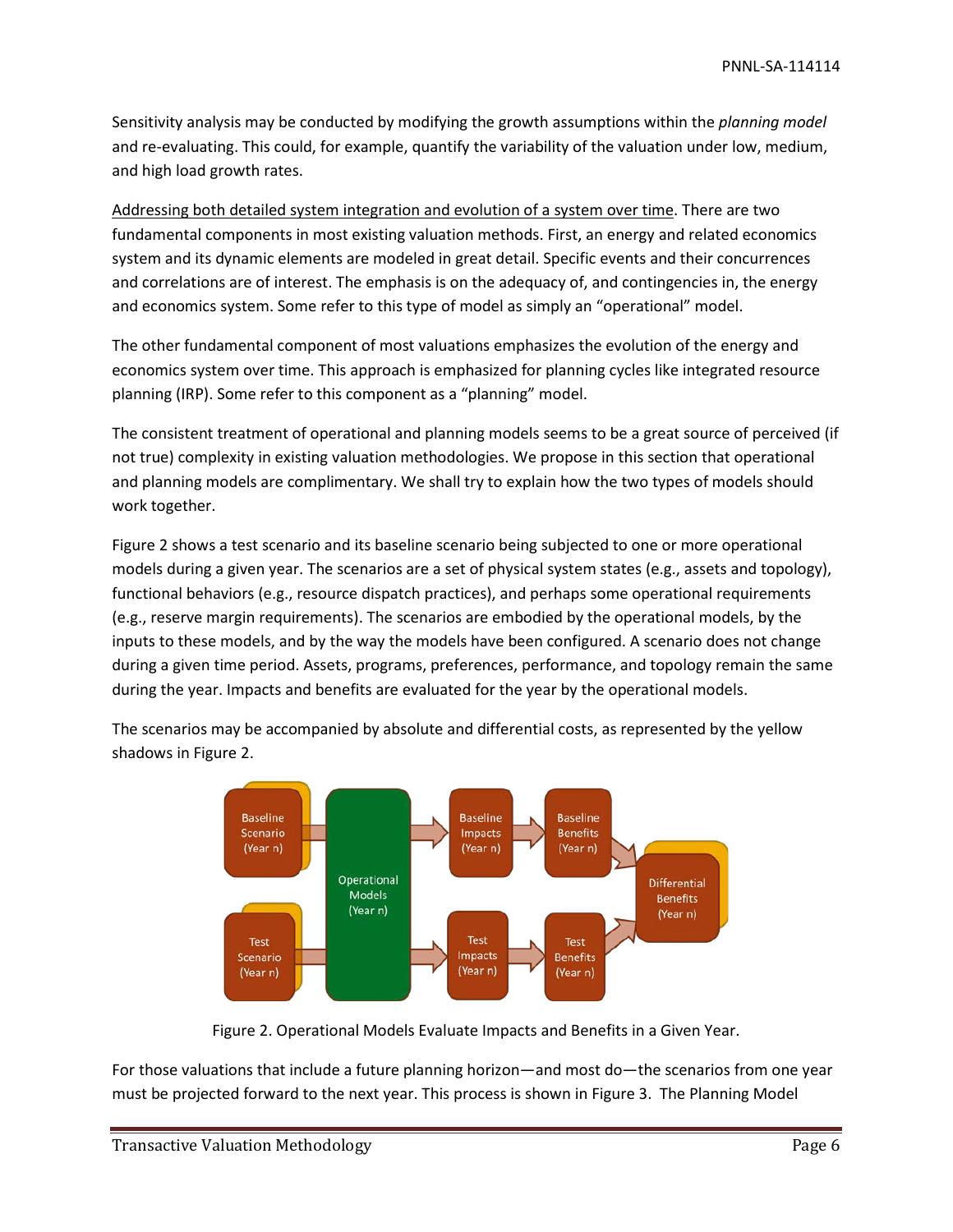includes forecast development. Note that in forecast development the characteristics of the basic configurational inputs are adapted from one year to the next. The "evolution" will often include the system's projected electricity load growth, for example. The "evolution" could be as mundane as the expected changes in employees' salaries, or the fact that 10% of a type of substation meter must be replaced each year, which would imply a cost for the resulting new scenario.



<span id="page-6-0"></span>

The newly spawned scenarios must be again tested with operational models the next year, as shown in [Figure 4.](#page-6-1) It is conceivable that a new scenario will be found to violate an operational requirement. The new scenario must then be discarded and modified with a new asset chosen from those that are allowed by the *planning model* that year. The newly spawned scenario must again be tested with the *operational models*.

The newly spawned scenarios may be accompanied by new asset costs, as suggested by the yellow shadow blocks.



<span id="page-6-1"></span>Figure 4. A new year's baseline or test scenario may violate operational requirements when it is tested by the *operational models* for in the new year.

There may be multiple viable new scenarios if more than one of the available new assets is found to fix the violation of an operational requirement. This will happen often where there are questions of scale (e.g., should one, of two, of identical available generators be installed this year?). See [Figure 5.](#page-7-0)

It is tempting to select only the cheapest alternative at this point, but doing so might not result in the best global solution at the end of the multi-year window. An investment in a costly asset must be allowed to accrue benefits over the remainder of the multi-year time window.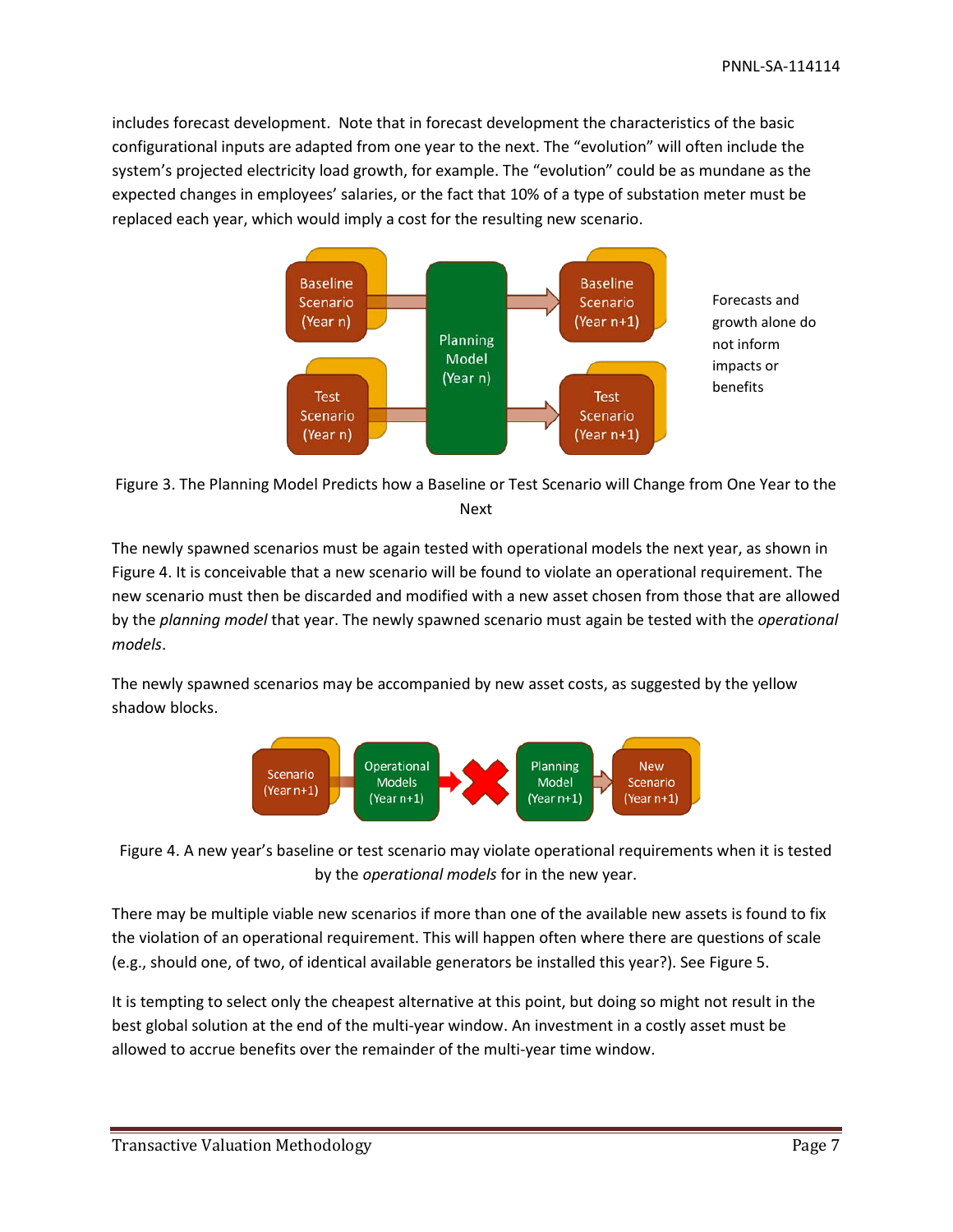The new scenario is a branch of the previous year's scenario from which it evolved. One must keep track of the scenario from which each new scenario is spawned. This information is used when, at the end of the multi-year valuation window, one baseline pathway and one test pathway may be determined. The "best" pathway will usually be the one that is determined to have the greatest net present value.



<span id="page-7-0"></span>Figure 5. Multiple alternative technology pathways occur for the baseline and test scenarios. Each the baseline and test pathways may be trimmed to the pathways that have the least net present cost.

Maintaining stakeholder interests during valuations. Some valuations attempt to address not only costs and benefits to utilities and customers, but also the allocations of those benefits among classes of stakeholders. This section recommends structure and guidance for effectively tracking impacts at the stakeholder level.

[Figure 6](#page-8-0) shows a power-signal view that represents several stakeholder domains. Each box is a high-level container that could itself represent a deep hierarchy of nested subclasses.<sup>[4](#page-7-1)</sup> For example, the container "Generator" could include a subclass for "Thermal Generator", which could include a subclass for "Coal Generator," and so on. The darker blocks make up the physical electric power system and are interconnected by "power" signals. We've chosen to use the word "signal" here because the interconnections represent influence between things that are electrically connected. The power connections have attributes that include energy, harmonics, power factor, voltage, etc.

The lighter blocks represent business-level entities. These entities "own" parts of the electric power system, but electricity does not flow through them. For example, an evaluation might involve multiple distribution utilities, each owning its part of the system being studied, and one of the distribution utilities might additionally own a battery storage system within its distribution system. Keeping the distinctions straight between connectivity and ownership is critical to accurate evaluations.

<span id="page-7-1"></span> $4$  These would likely be "domain packets" in UML terminology.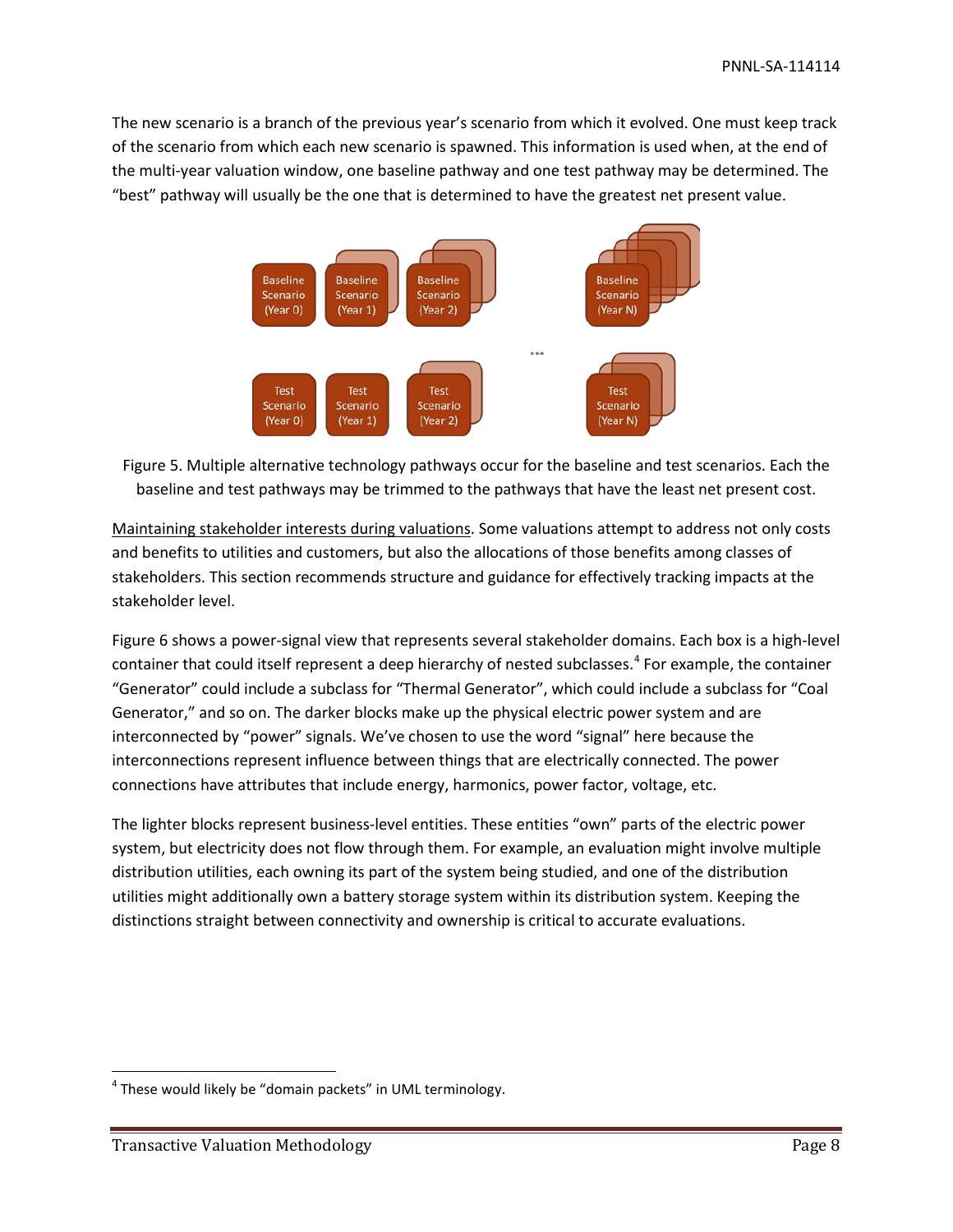

<span id="page-8-0"></span>Figure 6. Power-Signal View of Connectivity between Domains of Infrastructure and the Business Entities that Own the Infrastructure

The power-signal connectivity diagram is one of many dimensions of connectivity in a power system. Another relatively simple connectivity dimension was added t[o Figure 6](#page-8-0) to make this point. A "customer bill" signal has been introduced. The customer bill is created by a distribution utility and is received by an energy customer. The "distribution utility billing" connectivity view probably deserves its own diagram. Still more new objects and business-level entities were introduced during that exercise. For example, a customer bill is related to customer electricity rates, and these rates are regulated by regulators.

This context has been established to provide the following recommended guidance:

- If a stakeholder benefit is of interest, the benefit should be stated in respect to that stakeholder. A weakly stated benefit invites questionable outcomes.
- The sets of hierarchical containers shown in connectivity diagrams should be used to also organize impacts and benefits. This rigor encourages precise definitions of stakeholders, benefits, and impacts. New impacts and benefits should be introduced only if they have not been captured higher up in the hierarchy.
- All the connections to a container box precisely represent the signals that influence the impacts and benefits that have been documented at that point in the connectivity diagrams.
- The interplay between the defined connections is the key to defining *operational models* and their requirements. For example, an electrical power-flow model enforces relationships between many or all of the power signals that are represented in the power-signal connectivity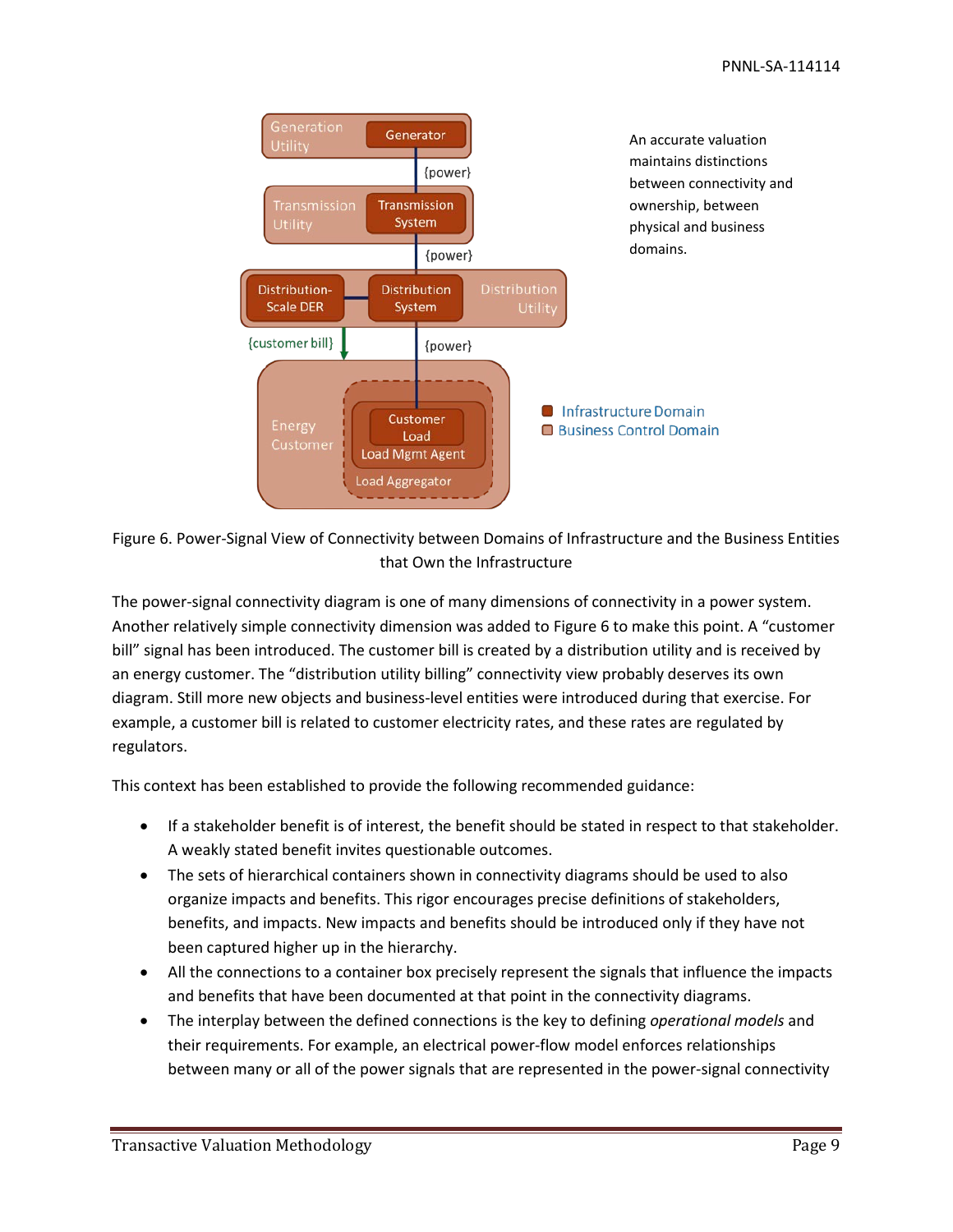diagram. Market-like mechanisms will be found to imply functional relationships between power signals and cost transactions.

Extensibility and standardization of the methodology. It is our intent to develop a high level methodology for approaching valuations of transactive energy systems and other technology types and penetrations. The recommendations in the previous section invite consideration of an organized repository for proven valuation methods. We may consider this as a recommendation to the U.S. DOE.

Standardization of a methodology. One goal of the present project is to lay groundwork that will make different valuations meaningfully comparable. One step toward accomplishing this goal would be to develop a template for documenting methods and assumptions so they can readily be reviewed and compared. We believe that such a template will provide support and structure to those embarking on or considering valuation projects. One outcome from this project should be a list of criteria with which completed valuations and valuation methods can be concisely compared and contrasted, as has been drafted in the appendix Table A1.

This discussion has intentionally avoided technical jargon. However, the content has been heavily influenced by object-oriented methods. Unified Modeling Language (UML)<sup>[5](#page-9-0)</sup> was originally intended to standardize the design of software, but it has been used also to design non-software systems and even business practices. We believe it may be a key to the organization and documentation of valuations in the energy space. And this rigor and formality will be helpful as we attempt to value subtle, transactive mechanisms. UML is especially strong at documenting class hierarchies and associations (like the connectivity diagrams) and activities (as will be needed to more thoroughly document the formulations of the various market signals).

# **General Insights and Guidance**

The following insights and guidance should be considered and adopted by valuation methodology:

- Harmonize terms
- Adopt a systems approach to value transactive systems
- Separate methods' growth and operations processes
- Create clear baseline comparisons
- Allow for extensibility for new cases and value streams
- Make assumptions visible
- Track valuations using defined signal pathways
- Handle both abstracted and specific valuations cases
- Separate stakeholders' business and hardware
- Map benefits to an extensible set of stakeholders

<span id="page-9-0"></span><sup>-&</sup>lt;br>5  $5$  See http://uml.org/.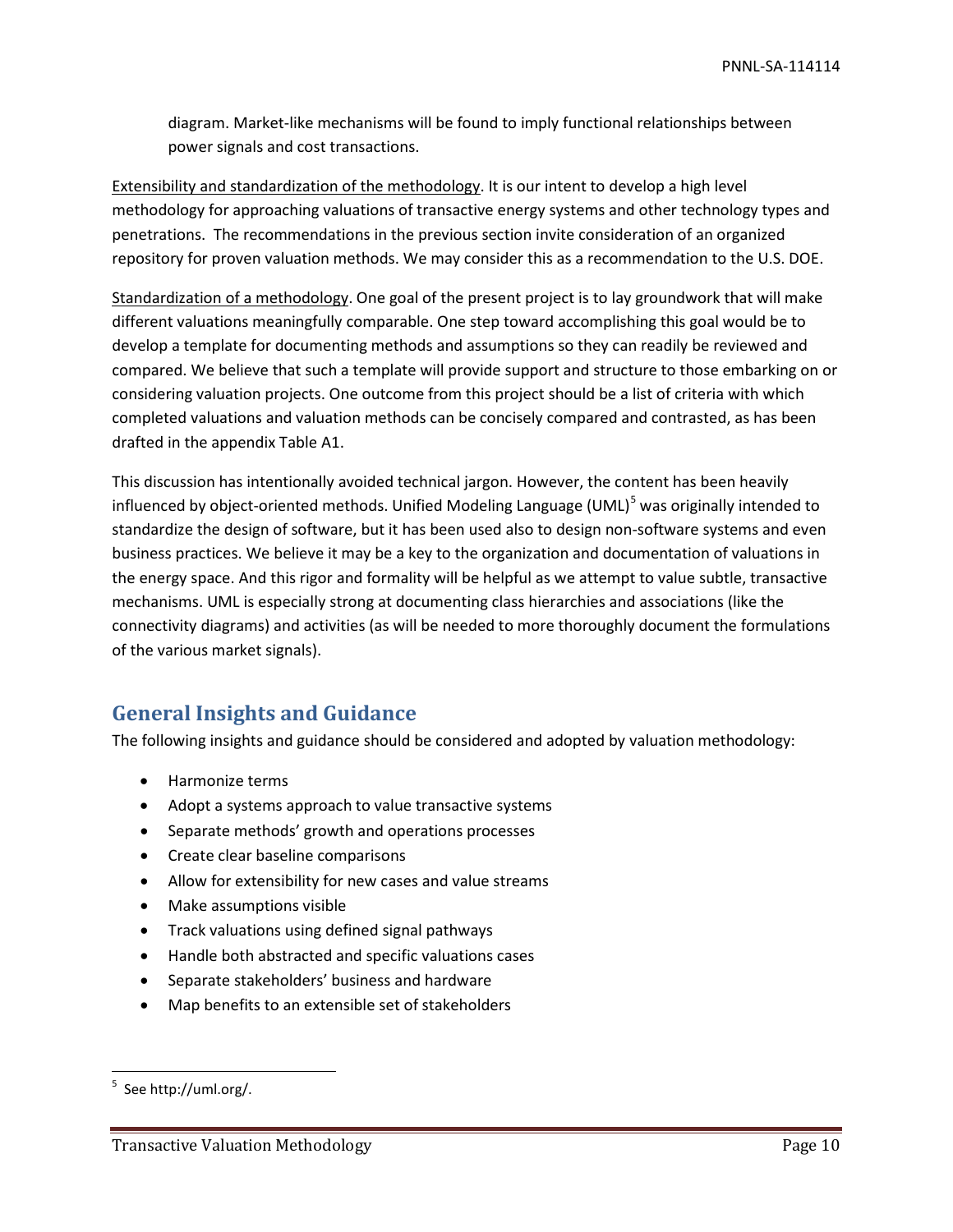- Adopt a standard way to represent valuations
- Establish an organized repository for best valuation practices and tools

# **Value of Transactional Building Energy Systems**

Building energy systems, including space conditioning, ventilation, hot water, refrigeration, and lighting systems, link buildings, their owners, and occupants to the electricity, water and natural gas systems that serve them. Nationally, the electricity used by these systems dominates consumption and therefore represents the largest opportunity for transactive systems to provide grid services. Recognition of this fact has resulted in a "buildings-to-grid" perspective that has defined transactive system demonstrations to date. However, the potential value of transactive building energy systems extends beyond those services provided to the electricity grid. Transactional building energy systems have the potential to enable a wider variety of transactions, provide new services, expose additional value, and create business opportunities<sup>[6](#page-10-0)</sup> independent of the electric grid.

## **Building Transactions**

Transactions in and between buildings may take many forms, transact many different commodities, and occur at a variety of timescales. The *Transaction-based Building Controls Framework, Volume 1: Reference Guide* document provides a set of examples that illustrate a number of possible buildingsbased transaction use-cases. The document classifies transactions according to transacting parties. For the purposes of this project, we adopt a subset of those established by that document which classifies the transactions as (1) Intra-building, (2) building-to-building, (3) building-to-other, (4) building-to-grid, (5) service-provider-to-service-provider, and (6) customer-to-customer. The classification adopted by this work is as follows:

Building-to-grid transactions occur between a building and utility entity (generation, transmission, distribution). These transactions are the type most commonly associated with building energy systems and include those that enable buildings to provide ancillary services.

Building-to-other transactions occur between a building and a third-party service provider, e.g. an ESCO, energy retailer or demand aggregator. These transactions may, for example, be motivated by shared energy savings realized through information exchange which improves building performance.

Building-to-building transactions occur between buildings and/or a larger community of buildings. Communities may be fixed, dynamic, formally defined, or ad-hoc. These transactions may be motivated by a shared need to limit aggregate demand, or balance local distributed energy resources.

<span id="page-10-0"></span> $6$  Identifying opportunities that transactions expose creates a justification for transactive system investments and points to potential markets for commercialization.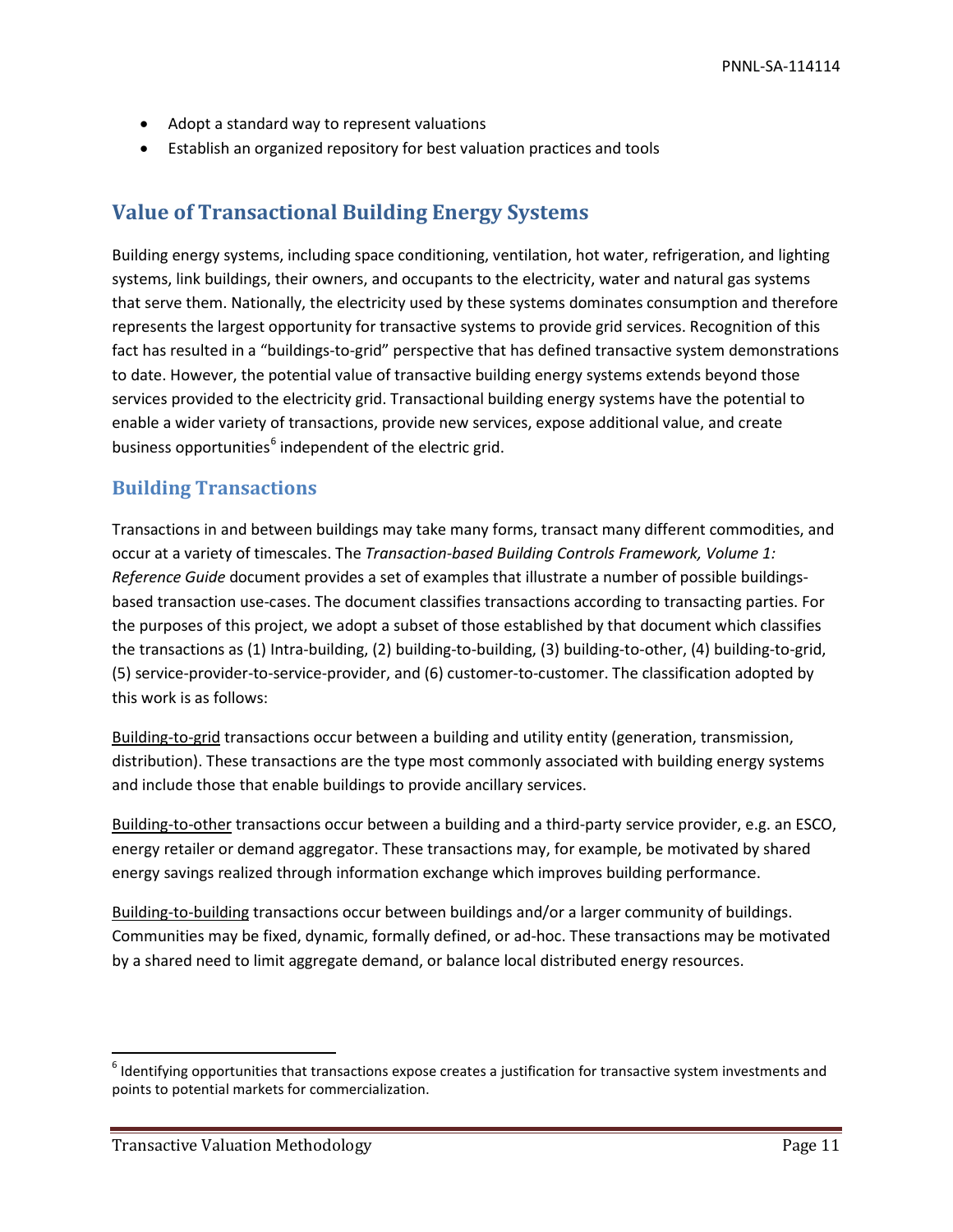Intra-building transactions occur between devices within a building. Motivation for transaction is purely building-centric. For example, equipment in buildings may compete for resources, leading to reduced energy consumption or improved occupant comfort.

[Figure 7](#page-11-0) depicts a transaction connectivity layer for entities in the buildings domain, where the arrows represent various transactions that might be designed within buildings, between buildings, with thirdparty service providers, and between buildings and grid entities.



<span id="page-11-0"></span>

# **Mapping Impacts**

Identifying and mapping impacts to relevant stakeholders enables for the assignment of benefits. Impacts may be first order (primary), or second order and higher (secondary) impacts, and may affect stakeholders in different ways. For example, a primary impact of a transactive system may be a change in HVAC operation. This may result in reductions in electricity use and increased compressor cycling, both of which are secondary impacts of the transactive system. Furthermore, each of these impacts may in turn affect equipment lifetime or a customer bill; secondary impacts dependent on the preceding impacts in this chain.

Many of the impacts revealed through the mapping process may not be directly related to energy use or cost, whether or not the primary motivations for transactions are energy related [\(Figure 8\)](#page-12-0). These impacts are extremely important to consider in a complete valuation, as non-energy costs dominate most business and personal expenses, and are often missing from grid-centric valuations. Non-energy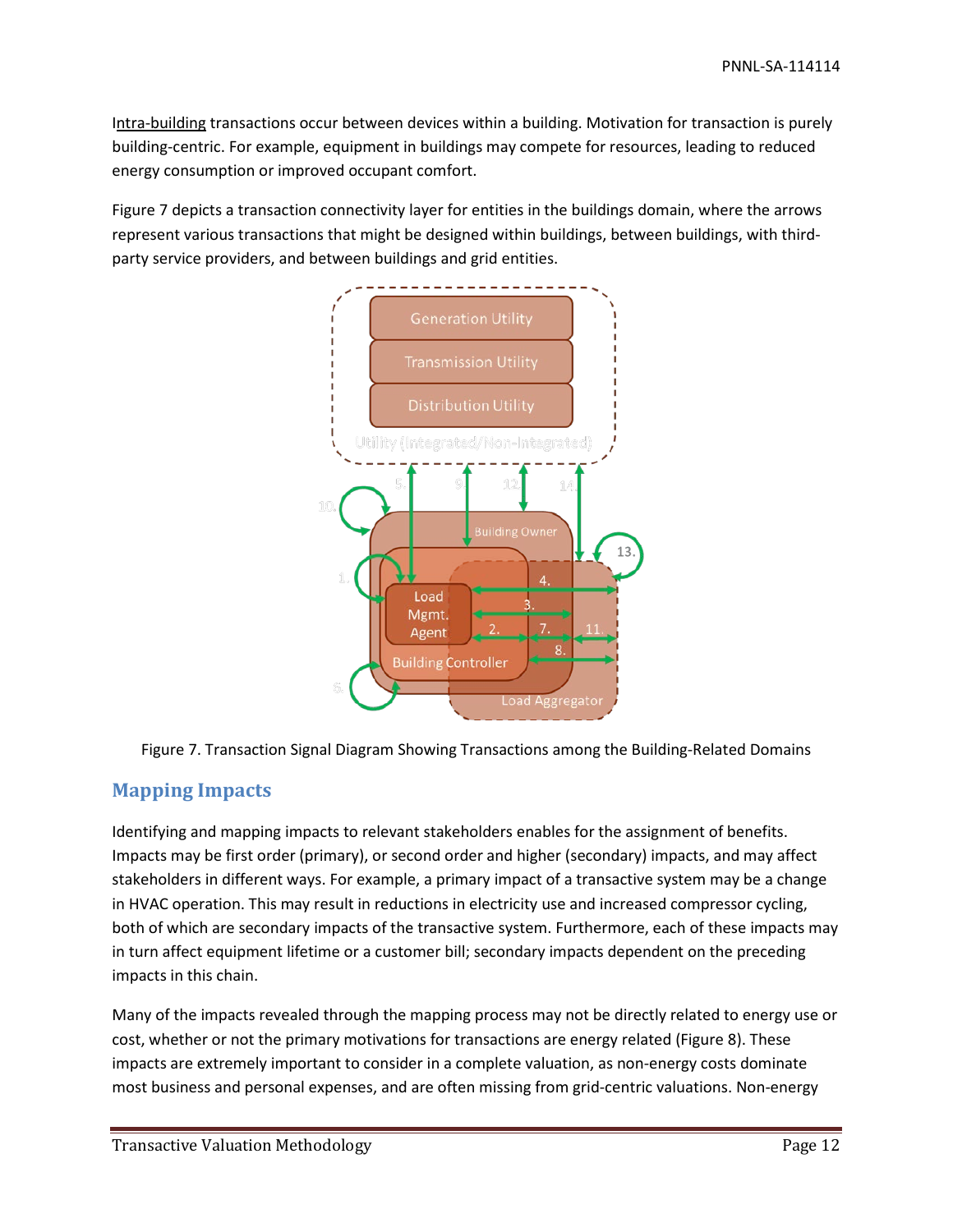impacts include water usage, equipment maintenance, worker retention, property value and insurance premiums. Works published by NAESCO<sup>[7](#page-12-1)</sup>, Rocky Mountain Institute<sup>[8](#page-12-2)</sup>, LBNL<sup>[9](#page-12-3)</sup> and others have revealed many of these non-energy impacts and their associated value to buildings, owners, occupants and society more broadly. These works provide guidance to the mapping process and the quantification of impacts to multiple stakeholders.



<span id="page-12-0"></span>Figure 8. Relationships between Potential Impacts Realized in Transactional Building Energy Systems

It is important that those evaluating transactive systems have a strong understanding of the relationships between impacts. In some cases, impacts may be deeply nested, or feedback loops between impacts may exist. The evaluator must apply expert knowledge in order to determine how far down the chain of impacts one must travel when mapping these relationships.

<span id="page-12-1"></span><sup>&</sup>lt;sup>7</sup> [https://www.naesco.org/data/industryreports/NAESCO NEB Report 12-11-08.pdf](https://www.naesco.org/data/industryreports/NAESCO%20NEB%20Report%2012-11-08.pdf)<br><sup>8</sup> [http://www.rmi.org/retrofit\\_depot\\_deepretrofitvalue](http://www.rmi.org/retrofit_depot_deepretrofitvalue)

<span id="page-12-2"></span>

<span id="page-12-3"></span><sup>&</sup>lt;sup>9</sup> <http://energy.lbl.gov/insurance/innovations.html>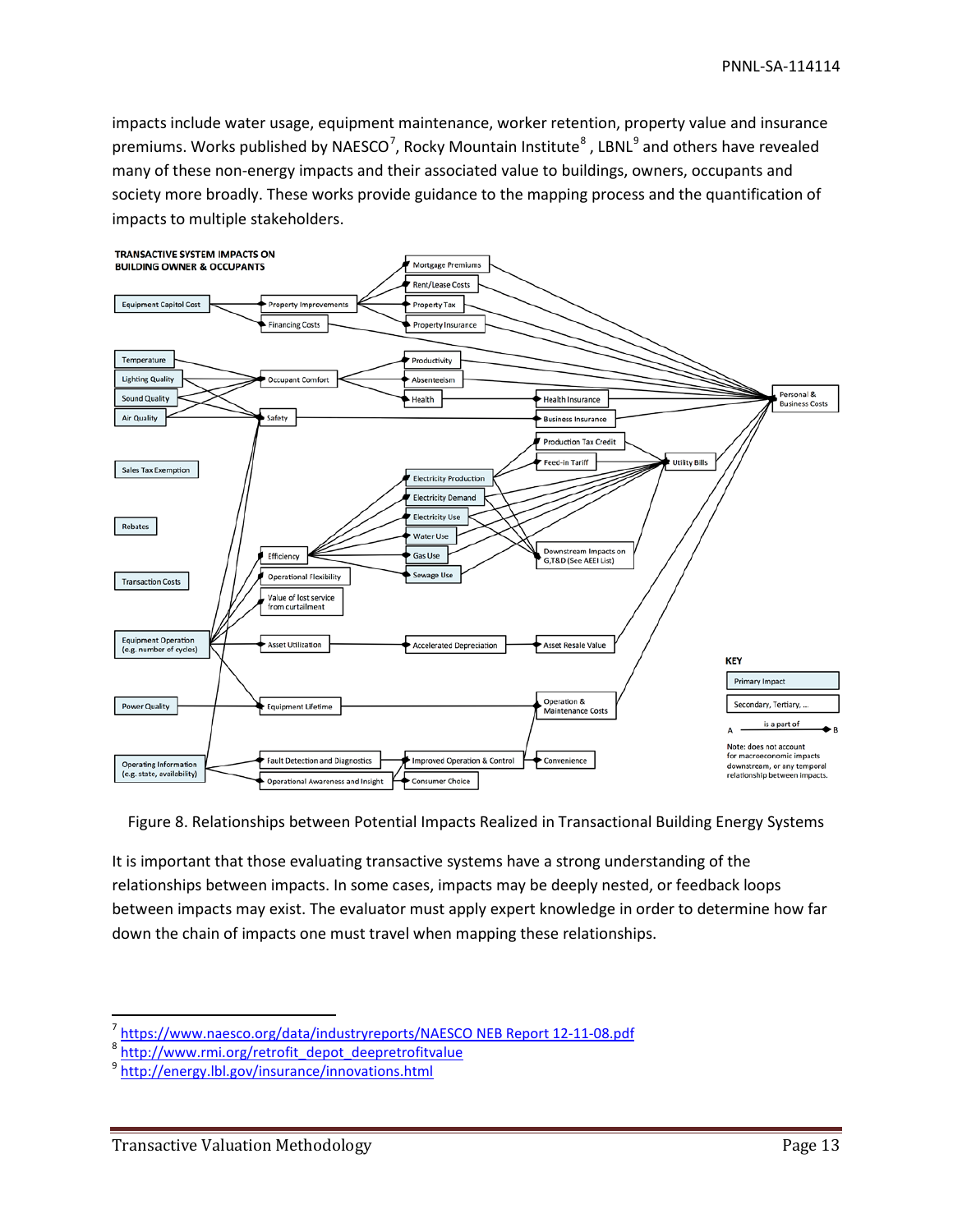Mapping impact relationships helps the evaluator understand how the system benefits all of the various stakeholders. These relationships are critical to producing an accurate and meaningful valuation, and only through this process are the full implications of a transactive system understood.

## **Operational Modeling**

Buildings are complex. Buildings are not as simple as other distributed energy resources like batteries; they have operational constraints that affect their availability and must be modeled accordingly. These operational constraints are critical to accurate valuation of these systems.

The mapping process described above assists the evaluator in identifying the information needed from operational models and informs the modeling approach. Depending on the impacts chosen by the evaluator, operational models may include whole-building energy simulation, occupant behavior simulation, or simulation of individual appliances and building devices.

Modeling many of these impacts is often difficult and may require very detailed simulations. For example, if a transactive system results in cooling set point changes leading to increased temperature in a home, the modeling method must have a way of estimating the comfort impacts. Modeling comfort impacts can be critical, as demonstrations have shown<sup>[10](#page-13-0)</sup> that occupant discomfort can result in participant fatigue, thereby reducing or eliminating grid-related benefits.

Depending on the scale and expected impact of the transactive system, certain simplifying assumptions may be required, and reduced order modeling of impacts may be necessary. In the previous cooling set point example, information collected from a small pilot project may allow temperature impacts to be modeled as a simple linear system relating average indoor temperature increase to energy price. This approach might neglect the time or location dependence of the impact and may not be appropriate in all cases.

Model selection and simplification requires the evaluator to apply expert knowledge. In some cases, model selection may be accompanied by sensitivity studies. These studies assist the evaluator by identifying impacts that are most likely to be significant. The evaluator may then select models to capture the significant impacts, but not those less likely to occur in a given scenario or by a given transactive design.

## **Planning Models**

Assessing value of transactional building systems over the long term requires additional assumptions and models that address how buildings evolve over time. Building characteristics are not static and change largely irrespective of the needs of the electric grid. This evolution may result from equipment degradation and replacement, occupancy and space usage changes, or may be driven by changes in regulations, building codes and policy. Some evolution may be driven by the deployment of transactive

<span id="page-13-0"></span><sup>&</sup>lt;sup>10</sup> Widergren SE, K Subbarao, JC Fuller, DP Chassin, A Somani, MC Marinovici, and JL Hammerstrom. 2014. AEP Ohio gridSMART Demonstration Project Real-Time Pricing Demonstration Analysis. PNNL-23192, Pacific Northwest National Laboratory, Richland, WA.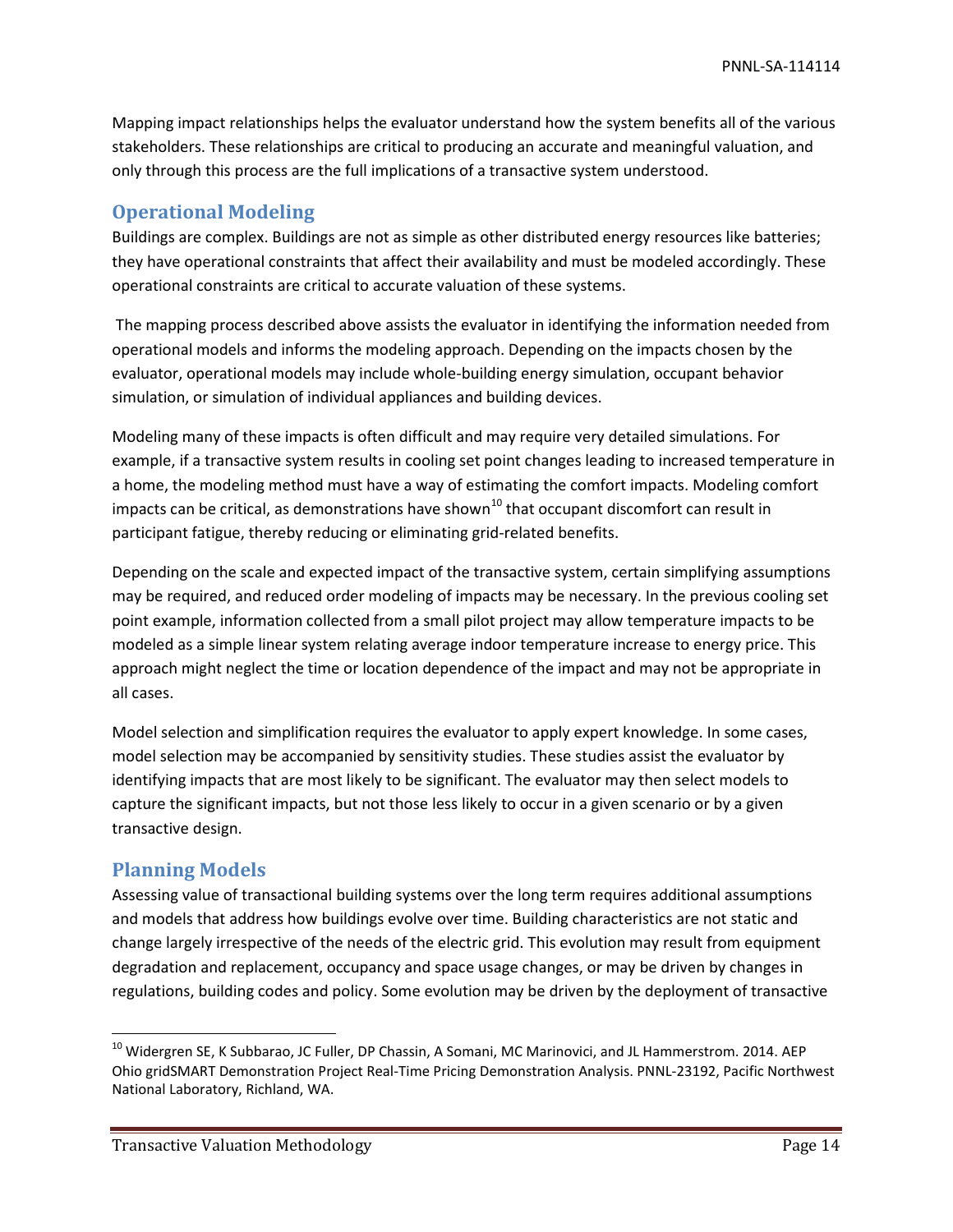systems and may represent an opportunity for co-investment. For example, the option to install a "gridfriendly" version of a system being replaced may enable grid-related transactions at a small incremental cost shared between building owner and utility. In practice, modeling the evolution of a building over the valuation periods is difficult and requires the evaluator to make a large number of assumptions about future regulatory conditions, building usage and equipment service life, among many others.

## **Quantification of Costs and Benefits**

Benefits and costs derived from transactional building energy systems are most easily understood and compared in monetary terms. However, for many of the anticipated impacts these systems may have on buildings, owners, operators, and occupants, a method of monetization may not be practical or well established.

Consider a building-to-grid transactive system which affects lighting levels within the building. With an appropriately detailed model, it is easy to quantify the primary impact in terms of power measured at the utility interface, and the lighting intensity falling on work surfaces measured in lux. Secondary impacts from changes in lighting intensity extend to occupants in terms of visual comfort, and may ultimately result in decreased worker productivity. The value of worker productivity is itself a complex problem with a large body of literature devoted to the subject. A method of monetization may not be clear in this case. However, even if impacts cannot be easily monetized, the benefit (or likely cost in this example) must still be captured and quantified in order to provide a means of comparison. The identification and selection of models that monetize or otherwise quantify non-monetizable impacts is therefore a critically important aspect of a valuation effort.

Complications occur when transactive systems provide multiple services, such as peak load reduction and spinning reserve. In some cases, these services cannot be provided concurrently. Calculating costs and benefits without addressing concurrency can lead to overestimation.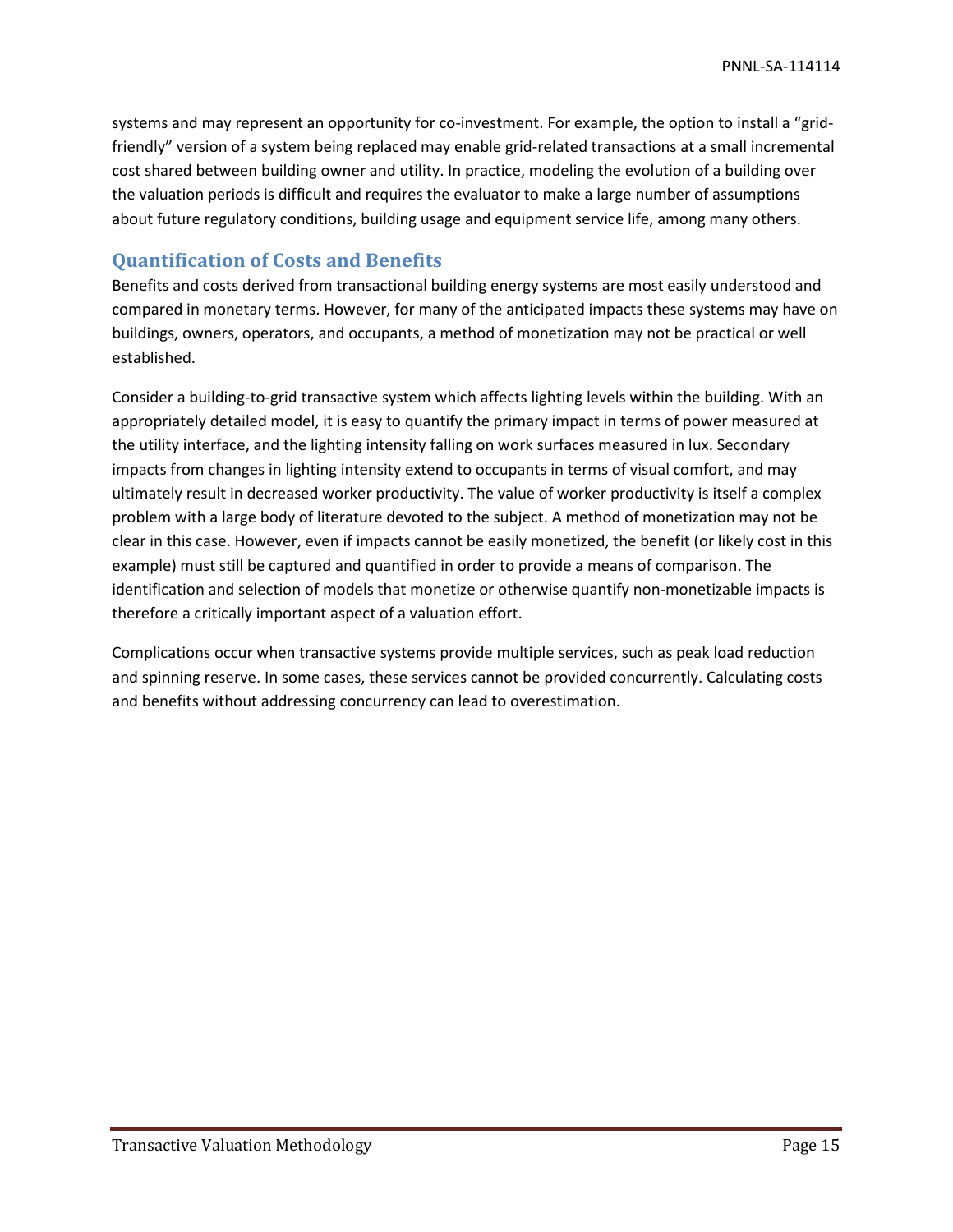# **Appendix: Draft Questions to Guide Comparisons of Different Valuations**

Table A1. Draft Questions that May be Used to Compare and Contrast Different Valuations and Valuation Methods

|                                   | <b>OBJECTIVES AND KEY ASSUMPTIONS</b>                                                         |  |
|-----------------------------------|-----------------------------------------------------------------------------------------------|--|
|                                   |                                                                                               |  |
|                                   | <b>Objective - Defining Valuation</b>                                                         |  |
| $\mathbf{1}$                      | What is/are the specific objective(s) of the valuation?                                       |  |
| 2                                 | How will the results of the valuation be used?                                                |  |
| 3                                 | Does valuation compare test case against a baseline?                                          |  |
| 4                                 | Are critical operational requirements defined?                                                |  |
| 5                                 | What is the locational and temporal granularity of the effort?                                |  |
| <b>Key Assumptions</b>            |                                                                                               |  |
| 6                                 | Is the basis of market assumptions made clear? What are they?                                 |  |
| 7                                 | Are the bases of other assumptions stated?                                                    |  |
|                                   | <b>OPERATIONAL MODELS</b>                                                                     |  |
|                                   | General                                                                                       |  |
| 8                                 | What level of granularity in space and time are used in operational models?                   |  |
| <b>Generation and Transmision</b> |                                                                                               |  |
| 9                                 | Is a specific system being modeled or a prototype or generalized system?                      |  |
| 10                                | What parameters and impacts are considered in G&T operational models?                         |  |
| Distribution                      |                                                                                               |  |
|                                   | 11 What parameters and impacts are considered in distribution system operational models?      |  |
| <b>Buildings/Assets</b>           |                                                                                               |  |
|                                   | 12 What parameters and impacts are considered in buildings/assets operational models?         |  |
|                                   | <b>Transactive Energy Systems</b>                                                             |  |
|                                   | 13 Are transactive systems and/or dynamic demand response capability included?                |  |
|                                   | 14 What transactive system design and performance details are included in operational models? |  |

### **PLANNING MODELS**

Forecasts

15 Are basis of growth rates and forecasts used in planning models made clear?

#### Resource Portfolio Planning

- 16 Does valuation consider future resource portfolio planning and dispatch?
- 17 What kinds of resources are considered in resource planning models?